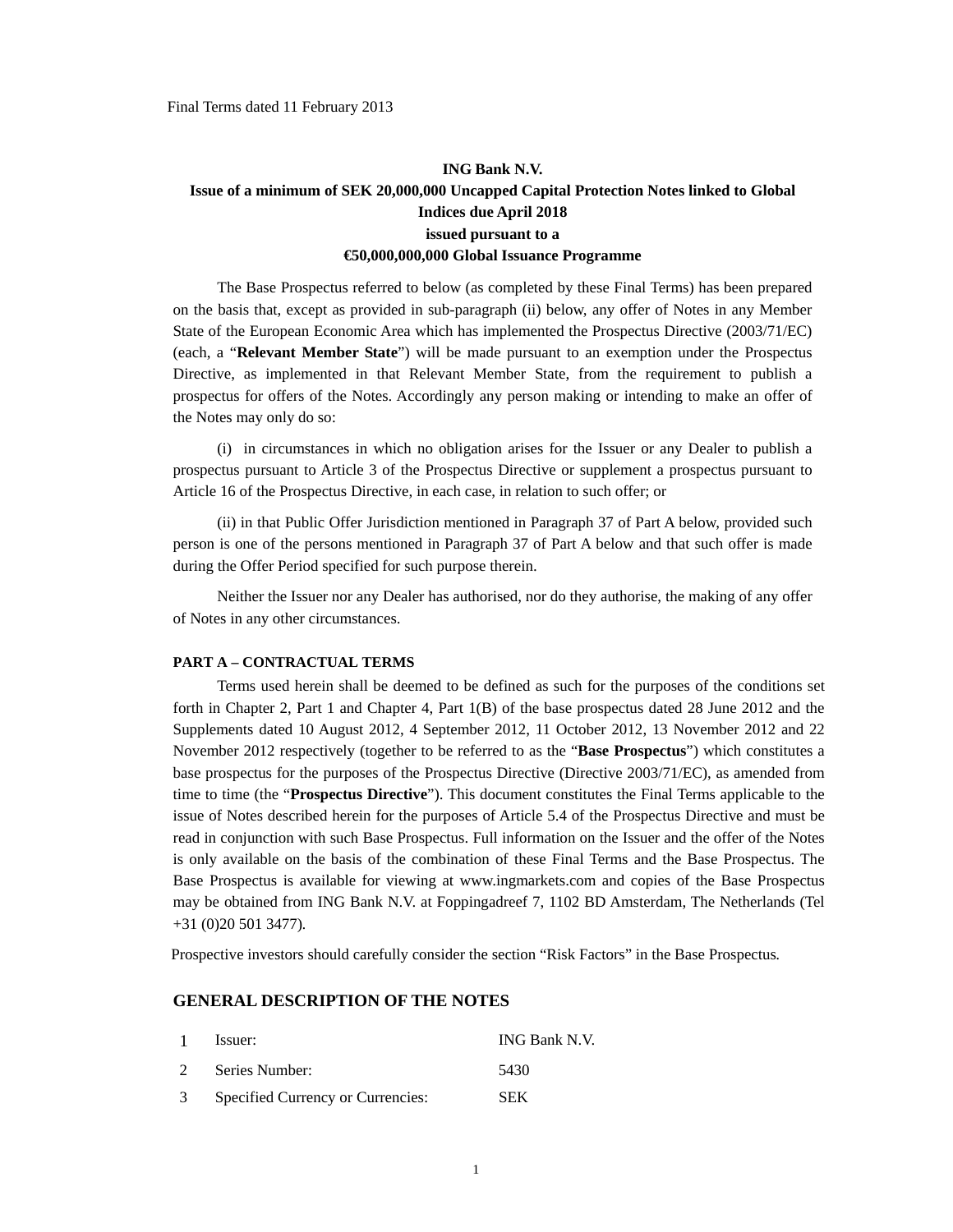| 4  | <b>Aggregate Nominal Amount:</b>          | A minimum of SEK 20,000,000                                                                   |
|----|-------------------------------------------|-----------------------------------------------------------------------------------------------|
|    |                                           | (The final Aggregate Nominal Amount shall be                                                  |
|    |                                           | determined by the Issuer in its sole and absolute                                             |
|    |                                           | discretion, taking the number of allocations into                                             |
|    |                                           | consideration. The final Aggregate Nominal<br>Amount shall be announced on or about the       |
|    |                                           | Strike Date on www.ingmarkets.com).                                                           |
| 5  | <b>Issue Price:</b>                       | 105 per cent. of the Aggregate Nominal                                                        |
|    |                                           | Amount.                                                                                       |
| 6  | Offer price, offer period and application |                                                                                               |
|    | process:                                  | Applicable                                                                                    |
|    |                                           | Subject to paragraph 34, the offer price is equal<br>to the Issue Price.                      |
|    |                                           | The subscription period for the Notes is from<br>and including 11 February 2013 (9:30 CET) to |
|    |                                           | and including 22 March 2013 (17:00 CET). The                                                  |
|    |                                           | Issuer reserves the right to close<br>the                                                     |
|    |                                           | subscription period earlier.                                                                  |
|    |                                           | Investors may subscribe for the Notes through                                                 |
|    |                                           | branches of the Issuer and Skandiabanken<br>Aktiebolag (publ). Investors may not be           |
|    |                                           | allocated all of the Notes for which they apply.                                              |
|    |                                           | The offering may, at the discretion of the Issuer,                                            |
|    |                                           | be cancelled at any time prior to the Issue Date.                                             |
| 7  | Details of minimum and maximum amount     |                                                                                               |
|    | of application:                           | Not Applicable                                                                                |
| 8  | (i)<br><b>Specified Denominations:</b>    | <b>SEK 10,000</b>                                                                             |
|    | <b>Calculation Amount:</b><br>(ii)        | Not Applicable                                                                                |
| 9  | <b>Issue Date:</b>                        | 12 April 2013                                                                                 |
| 10 | <b>Maturity Date:</b>                     | 12 April 2018                                                                                 |
| 11 | <b>Interest Basis:</b>                    | Not Applicable                                                                                |
| 12 | Redemption/Payment Basis:                 | As specified in paragraph 23 below.                                                           |
| 13 | Change of Interest Basis or Redemption/   |                                                                                               |
|    | Payment Basis:                            | Not Applicable                                                                                |
| 14 | Put/Call Options:                         | Not Applicable                                                                                |
| 15 | Status of the Notes:                      | Senior                                                                                        |
| 16 | Method of distribution:                   | Non-syndicated                                                                                |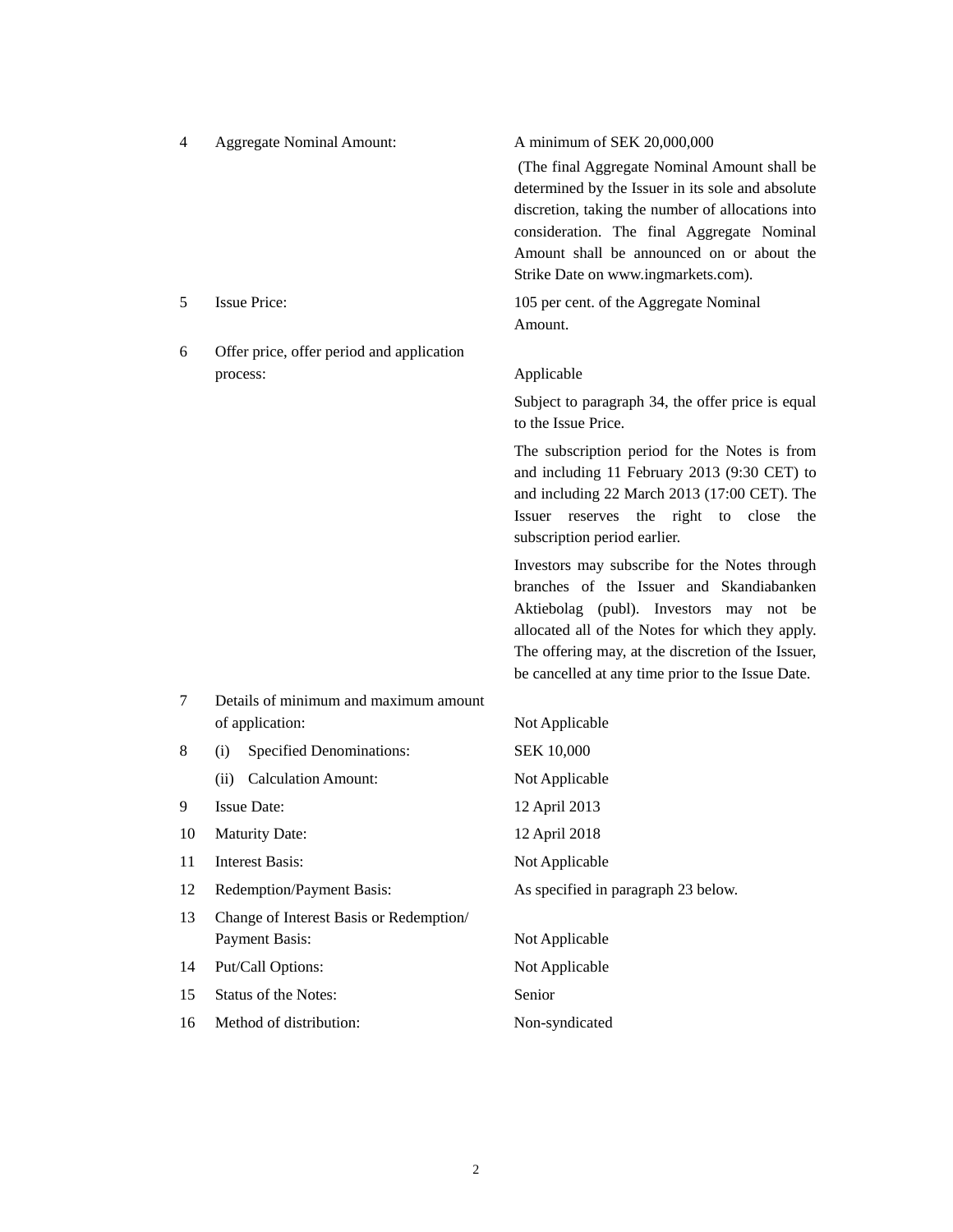#### **PROVISIONS RELATING TO INTEREST (IF ANY) PAYABLE**

| 17 | <b>Fixed Rate Note Provisions:</b>               | Not Applicable |
|----|--------------------------------------------------|----------------|
| 18 | <b>Variable-linked Interest Note Provisions:</b> | Not Applicable |
| 19 | <b>Zero Coupon Note Provisions:</b>              | Not Applicable |
| 20 | <b>Dual Currency Interest Note Provisions:</b>   | Not Applicable |

#### **PROVISIONS RELATING TO REDEMPTION**

- 21 Issuer Call: Not Applicable
- 22 Noteholder Put: Not Applicable
- 

23 Final Redemption Amount of each Note: An amount per Note calculated in accordance with the following formula:

> Specified Denomination + Specified Denomination  $\times$  Participation  $\times$

$$
\left[\text{Max}\!\left(0;\sum_{i=1}^3\frac{1}{3}\!\left\{\frac{\text{Index}_i(\text{End})}{\text{Index}_i(\text{Start})}-1\right\}\right)\times\!\left(\frac{\text{FX}(\text{End})}{\text{FX}(\text{Start})}\right)\right]
$$

"**EURSEK**" means the published foreign exchange rate on the Relevant Date expressed as the amount of SEK per one EUR as displayed on Reuters page "ECB37", or on such other information service, as determined by the Calculation Agent in its sole and absolute discretion. If EURSEK however does not appear on its relevant Reuters page (or on any other information service as determined by the Calculation Agent) on the Relevant Date, EURSEK shall be determined by the Calculation Agent in its sole and absolute discretion in good faith and in a commercially reasonable manner, having regard to any relevant market practice;

"**EURUSD**" means the published foreign exchange rate on the Relevant Date expressed as the amount of USD per one EUR as displayed on Reuters page "ECB37", or on such other information service, as determined by the Calculation Agent in its sole and absolute discretion. If EURUSD however does not appear on its relevant Reuters page (or on any other information service as determined by the Calculation Agent) on the Relevant Date, EURUSD shall be determined by the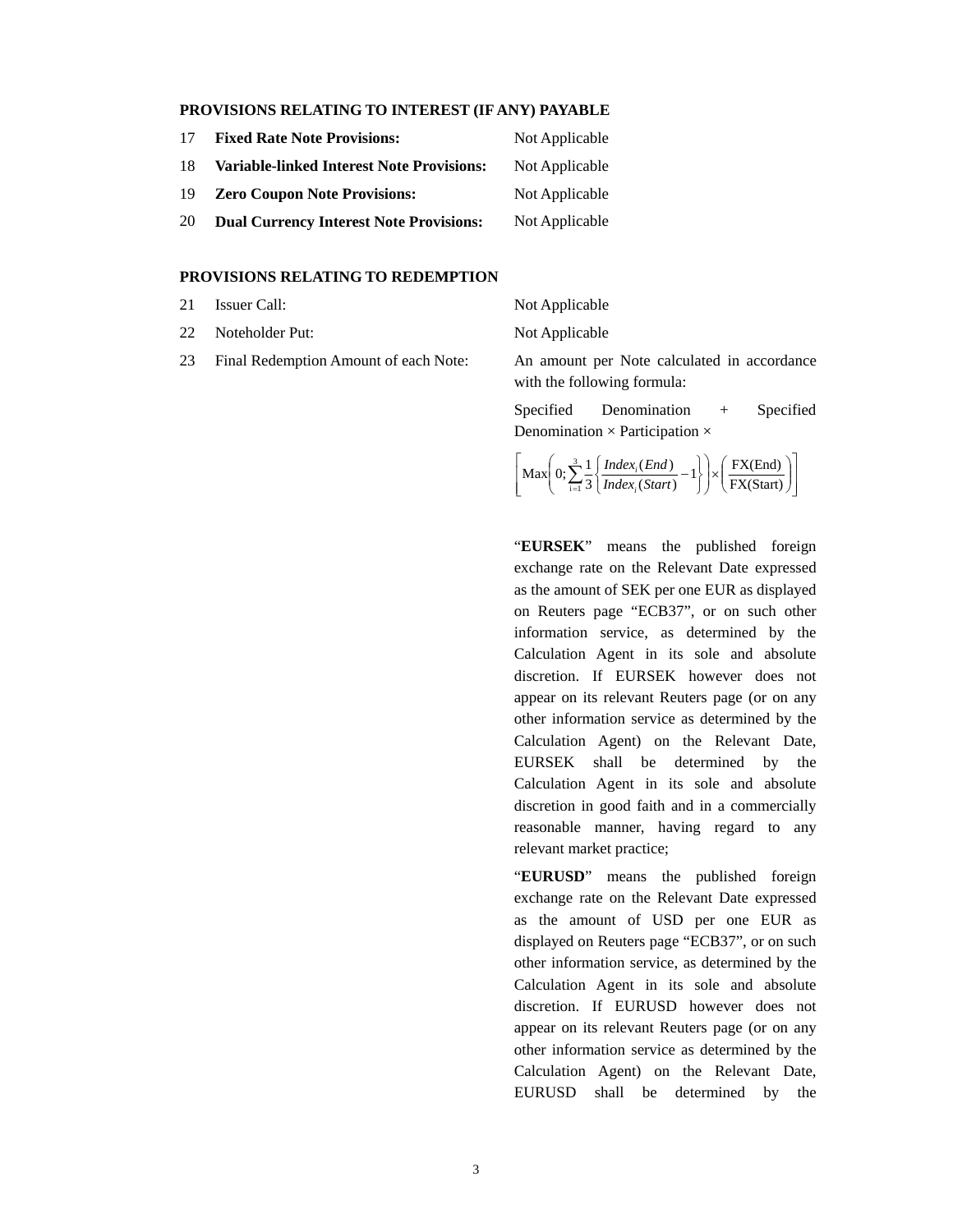Calculation Agent in its sole and absolute discretion in good faith and in a commercially reasonable manner, having regard to any relevant market practice;

"**Final Date**" means the first Business Day immediately following the Expiration Date;

"**FX(End)**" means the outcome of the following formula, rounded to 4 decimals:

```
\left(\frac{\text{ECKSLEV on the Final Date}}{\text{EURUSD on the Final Date}}\right)\left(\frac{\text{EURSEK}}{\text{THEOREK}}\right);
EURUSD on the Final Date
```
"**FX(Start)**" means the outcome of the following formula rounded to 4 decimals:

```
\left(\frac{\text{EORSLK of the Sdat Date}}{\text{EURUSD on the Start Date}}\right)\left( EURSEK on the Start Date \right);

EURUSD on the Start Date
```
"Index<sub>i</sub>(End)" means in respect of Index<sub>i</sub>, the arithmetic mean of the Index Level across all Averaging Dates;

"Index<sub>i</sub>(Start)" means in respect of Index<sub>i</sub>, the Initial Index Level of such Indexi;

"**Participation**" means 100.00% (indicative, the final Participation shall be determined by the Issuer in its sole and absolute discretion and announced on or about the Strike Date on www.ingmarkets.com, the final Participation shall not be lower than 80.00%);

"**Relevant Date**" means (i) in respect of FX(end), the Final Date and (ii) in respect of FX(start), the Start Date; and

"**Start Date**" means the first Business Day immediately preceding the Strike Date.

24 Other:

- (i) Early Redemption Amount of each Note payable on redemption for taxation reasons or on Issuer event of default and/or the method of calculating the same (if required or if different from that set out in Condition
- (ii) Notice period (if other than as set out in the General Conditions): As set out in the General Conditions.
- (iii) Other (Condition 6(m) of the General Conditions): Not Applicable

6*(f)* of the General Conditions): Early Redemption Amount to be equal to Fair Market Value as set out in Condition 6(*f*) of the General Conditions.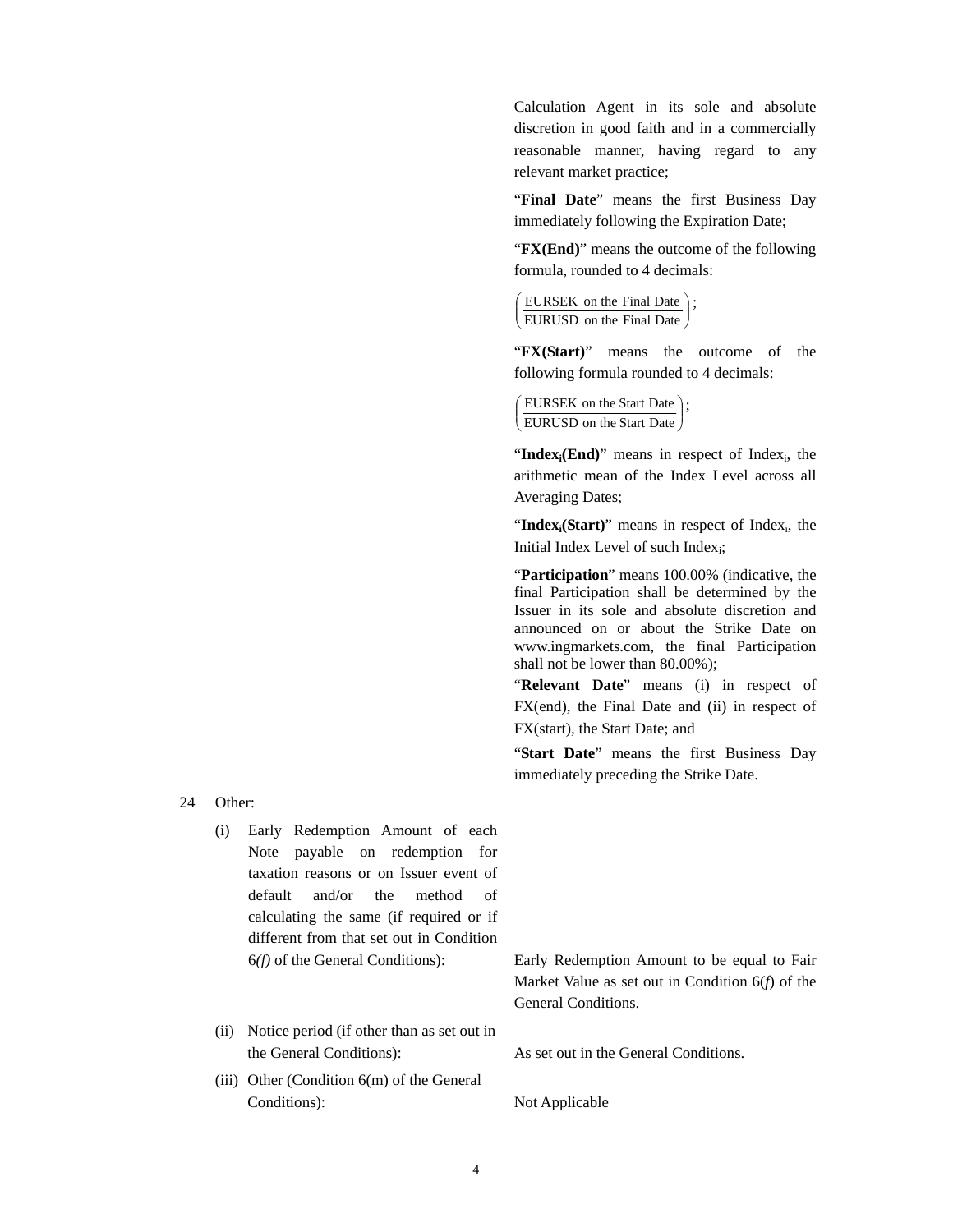## **GENERAL PROVISIONS APPLICABLE TO THE NOTES**

| 25 | Form of Notes:                                                                                                                                                                                                                                                                                                                                           | <b>Swedish Notes</b>                                                                            |
|----|----------------------------------------------------------------------------------------------------------------------------------------------------------------------------------------------------------------------------------------------------------------------------------------------------------------------------------------------------------|-------------------------------------------------------------------------------------------------|
|    | New Global Note:                                                                                                                                                                                                                                                                                                                                         | N <sub>0</sub>                                                                                  |
| 26 | Additional Financial Centre(s) or other<br>special provisions relating to Payment Days:                                                                                                                                                                                                                                                                  | <b>TARGET</b>                                                                                   |
| 27 | Talons for future Coupons or Receipts to be<br>attached to Definitive Bearer Notes (and<br>dates on which such Talons mature):                                                                                                                                                                                                                           | N <sub>0</sub>                                                                                  |
| 28 | Details relating to Partly Paid Notes: amount<br>of each payment comprising the Issue Price<br>and date on which each payment is to be<br>made and, if different from those specified in<br>the Temporary Global Note, consequences of<br>failure to pay, including any right of the<br>Issuer to forfeit the Notes and interest due on<br>late payment: | Not Applicable                                                                                  |
| 29 | Details relating to Instalment Notes:                                                                                                                                                                                                                                                                                                                    |                                                                                                 |
|    | Instalment Amount(s):<br>(i)                                                                                                                                                                                                                                                                                                                             | Not Applicable                                                                                  |
|    | Instalment Date(s):<br>(ii)                                                                                                                                                                                                                                                                                                                              | Not Applicable                                                                                  |
| 30 | Redenomination:                                                                                                                                                                                                                                                                                                                                          | Redenomination not applicable                                                                   |
| 31 | Other final terms:                                                                                                                                                                                                                                                                                                                                       | Not Applicable                                                                                  |
|    | <b>DISTRIBUTION</b>                                                                                                                                                                                                                                                                                                                                      |                                                                                                 |
| 32 | If syndicated, names of Managers:                                                                                                                                                                                                                                                                                                                        | Not Applicable                                                                                  |
| 33 | If non-syndicated, name of relevant Dealer:                                                                                                                                                                                                                                                                                                              | Applicable. The Notes<br>being issued<br>are<br>(in)directly by the Issuer to investors and may |

from time to time be sold via one or more Dealer(s). 34 Total commission and concession: Distribution fee: the final distribution fee shall

be determined by the Issuer and announced on or about the Strike Date on www.ingmarkets.com and will not be higher than 6.0%; and

A commission may be charged to investors by the distributor and/or financial intermediary. Further information can be obtained from the distributor.

| 35   | Whether TEFRA D or TEFRA C rules          |                            |
|------|-------------------------------------------|----------------------------|
|      | applicable or TEFRA rules not applicable: | TEFRA rules not applicable |
| 36   | Additional selling restrictions:          | Not Applicable             |
| 37 — | (i) Simultaneous offer:                   | Not Applicable             |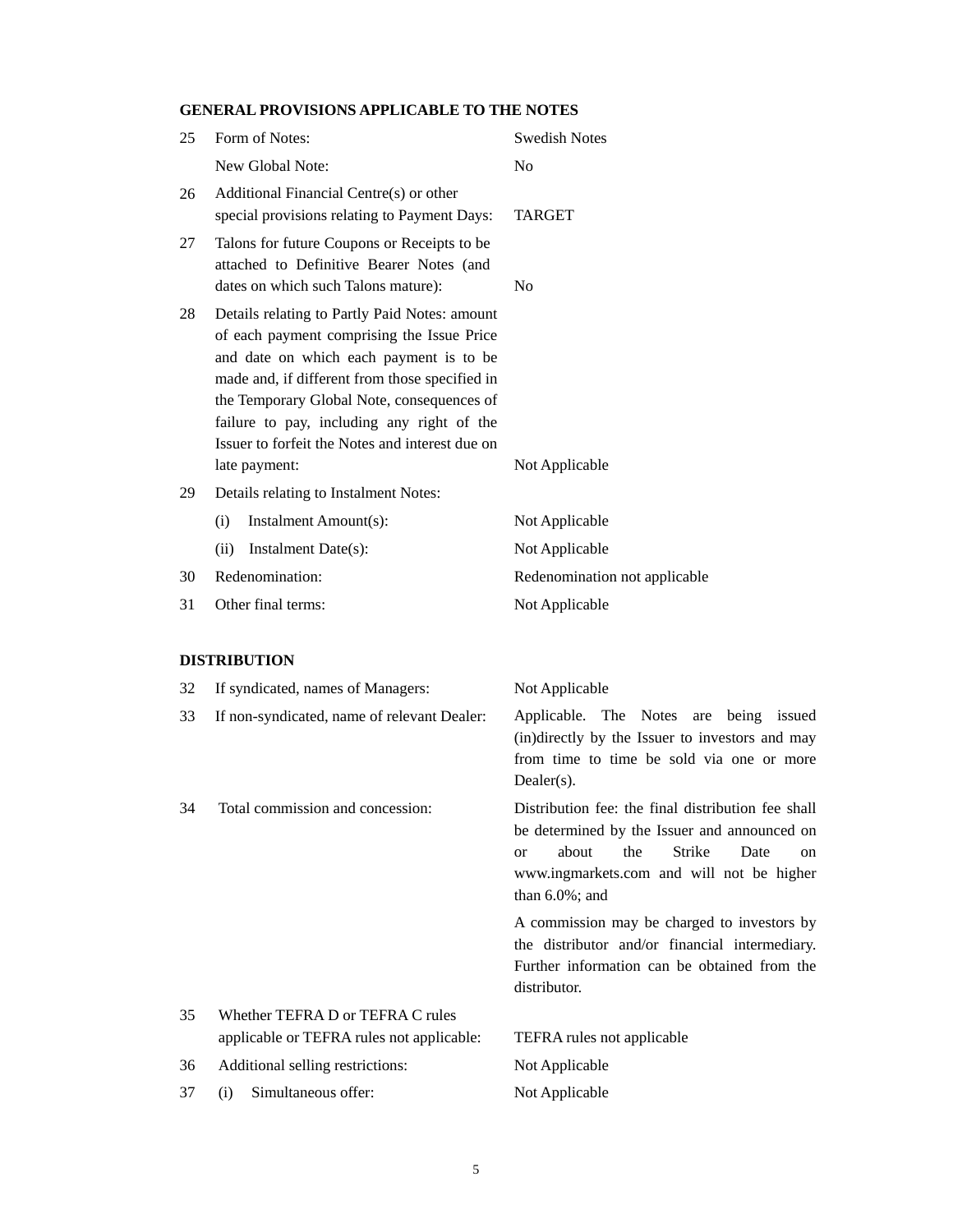|     | Non-exempt offer:<br>(ii)                 | An offer of Notes may be made by the Issuer         |
|-----|-------------------------------------------|-----------------------------------------------------|
|     |                                           | Skandiabanken Aktiebolag (publ) other<br>and        |
|     |                                           | than pursuant to Article $3(2)$ of the Prospectus   |
|     |                                           | Directive in Sweden (the " <b>Public Offer</b>      |
|     |                                           | <b>Jurisdiction</b> ") during the period from 11    |
|     |                                           | February 2013 (9:30 CET) until 22 March 2013        |
|     |                                           | $(17:00 \text{ CET})$ ("Offer Period"). See further |
|     |                                           | paragraph 6.                                        |
| 38. | Process for notification to applicants of |                                                     |
|     | amount allotted and indication whether    |                                                     |
|     | dealing may begin before notification is  |                                                     |
|     | made:                                     | Investors will be notified of the amount of         |
|     |                                           | Notes allotted to them either directly by the       |
|     |                                           |                                                     |

Notes allotted to them either directly by the Issuer or through their financial intermediaries. Dealings in the Notes will not begin until the Issue Date.

## 39 **FX, BENCHMARK, FX CONVERTIBILITY EVENT, FX TRANSFERABILITY EVENT AND TAX EVENT PROVISIONS**

| <b>FX Provisions:</b><br>(i)              | Not Applicable |
|-------------------------------------------|----------------|
| (ii) Benchmark Provisions:                | Not Applicable |
| (iii) FX Convertibility Event Provisions: | Not Applicable |
| (iv) FX Transferability Event Provisions: | Not Applicable |
| (v) Tax Event Provisions:                 | Not Applicable |
|                                           |                |

## 40 **INDEX LINKED PROVISIONS**

| Change in Law:                              | Applicable                                                                                                                           |
|---------------------------------------------|--------------------------------------------------------------------------------------------------------------------------------------|
| <b>Hedging Disruption:</b>                  | Applicable                                                                                                                           |
| Other Additional Disruption Events, if any: | None                                                                                                                                 |
| <b>Automatic Early Redemption:</b>          | Not Applicable                                                                                                                       |
| <b>Averaging Dates:</b>                     | The $28th$ calendar day of each month during the<br>period from and including 28 March 2017 to and<br>including the Expiration Date. |
| Barrier Level:                              | Not Applicable                                                                                                                       |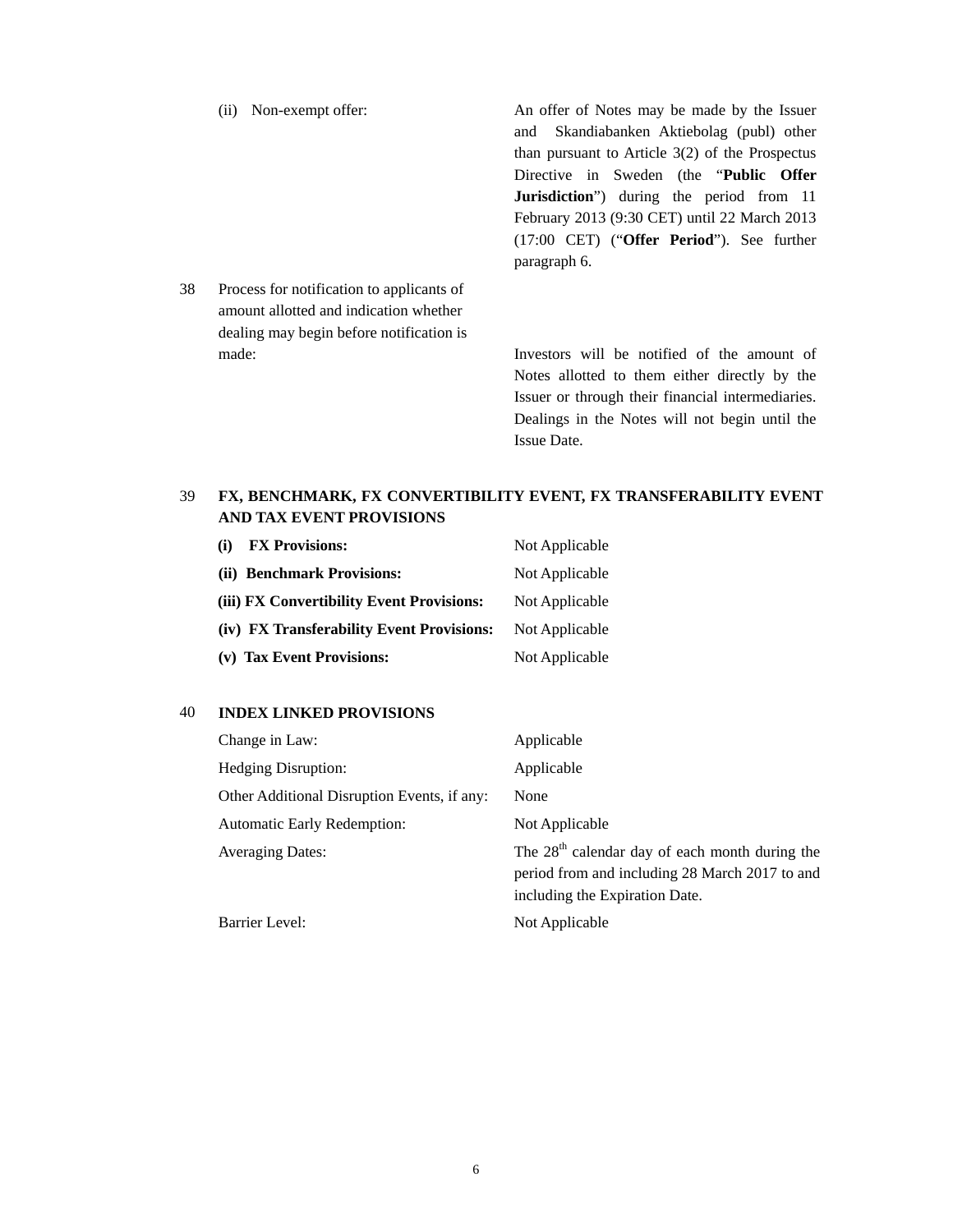### Basket:

| Basket means a basket composed of the following Indices: |  |  |
|----------------------------------------------------------|--|--|
|                                                          |  |  |

| Index                     |                | <b>Bloomberg Code</b> |
|---------------------------|----------------|-----------------------|
| Hang Seng Index           |                | $HSI$ <index></index> |
| ("Index $_{(1)}$ ")       |                |                       |
| OMX Stockholm 30 Index    | $\overline{2}$ | $OMX$ <index></index> |
| ("Index <sub>(2)</sub> ") |                |                       |
| S&P 500 Index             | 3              | SPX < Index           |
| ("Index <sub>(3)</sub> ") |                |                       |

Each Index in the Basket may be referred to as Index (i), where "i" means the number 1 to 3 corresponding to the relevant Index as specified in the table above.

| <b>Business Day:</b>                | A day (i) on which commercial banks and<br>foreign exchange markets settle payments and<br>are open for general business (including dealing<br>in foreign exchange and foreign currency<br>deposits) in Stockholm and (ii) on which the<br>TARGET System is operating. |
|-------------------------------------|------------------------------------------------------------------------------------------------------------------------------------------------------------------------------------------------------------------------------------------------------------------------|
| <b>Constant Monitoring:</b>         | Not Applicable                                                                                                                                                                                                                                                         |
| <b>Expiration Date:</b>             | 28 March 2018                                                                                                                                                                                                                                                          |
| Final Index Level:                  | Not Applicable                                                                                                                                                                                                                                                         |
| Index Sponsor:                      | Shall have the meaning given to it in Chapter 4,<br>Part $1(B)$ .                                                                                                                                                                                                      |
| Initial Index Level:                | Shall have the meaning given to it in Chapter 4,<br>Part $1$ (B).                                                                                                                                                                                                      |
| Observation Date(s):                | Not Applicable                                                                                                                                                                                                                                                         |
| <b>Observation Period:</b>          | Not Applicable                                                                                                                                                                                                                                                         |
| <b>Official Closing Level Only:</b> | Applicable                                                                                                                                                                                                                                                             |
| <b>Strike Date:</b>                 | 28 March 2013                                                                                                                                                                                                                                                          |
| <b>Strike Price:</b>                | Not Applicable                                                                                                                                                                                                                                                         |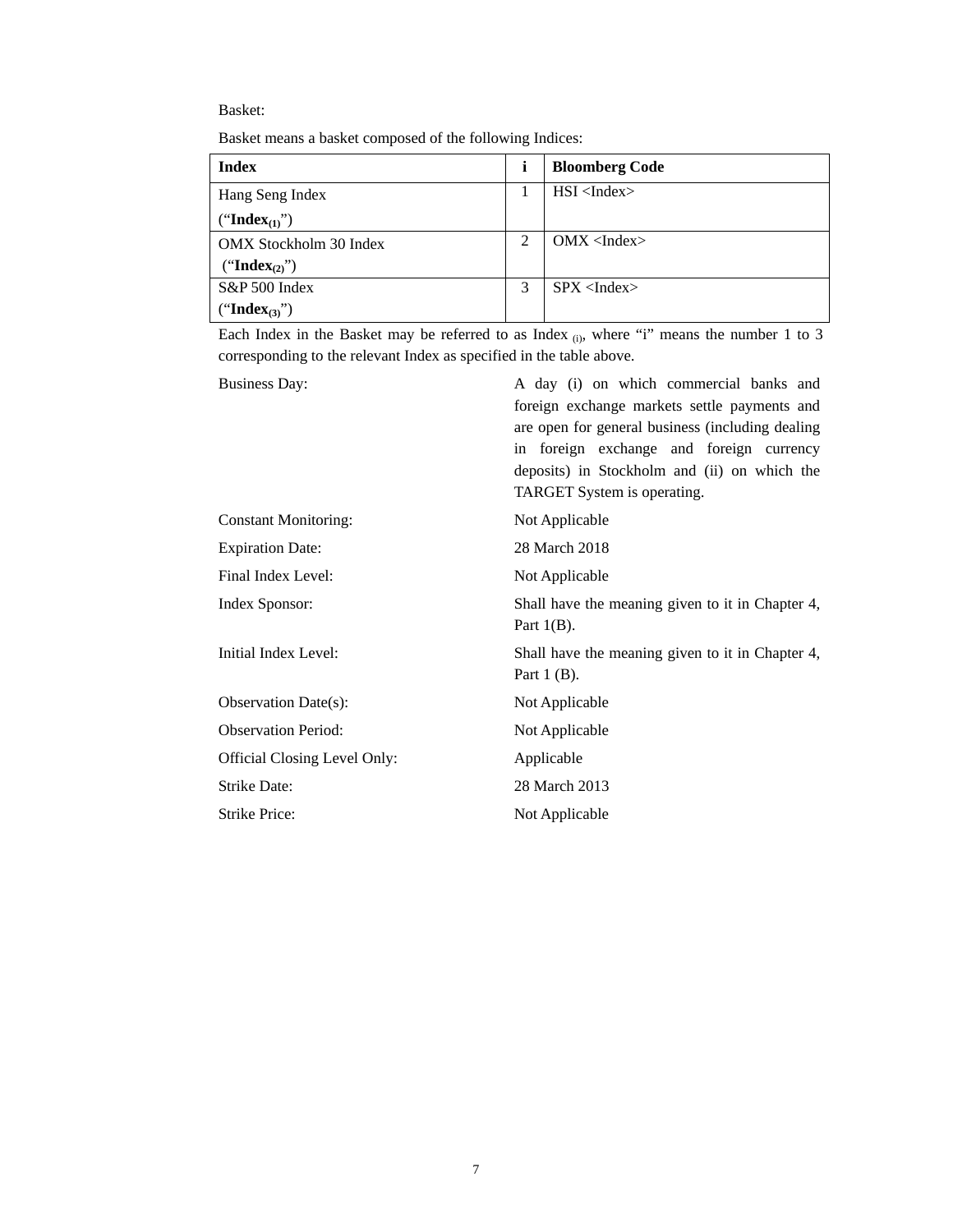#### **PURPOSE OF FINAL TERMS**

These Final Terms comprise the final terms required for the issue and public offer in the Public Offer Jurisdiction and listing and admission to trading on NASDAQ OMX of the Notes described herein pursuant to the €50,000,000,000 Global Issuance Programme of ING Bank N.V., ING Bank N.V., Sydney Branch, ING (US) Issuance LLC and ING Americas Issuance B.V.

#### **RESPONSIBILITY**

The Issuer accepts responsibility for the information contained in these Final Terms. To the best of the knowledge and belief of the Issuer (having taken all reasonable care to ensure that such is the case) the information contained in these Final Terms is in accordance with the facts and does not omit anything likely to affect the import of such information.

Signed on behalf of the Issuer:

By: ....................................... By: ........................................

*Duly authorised Duly authorised*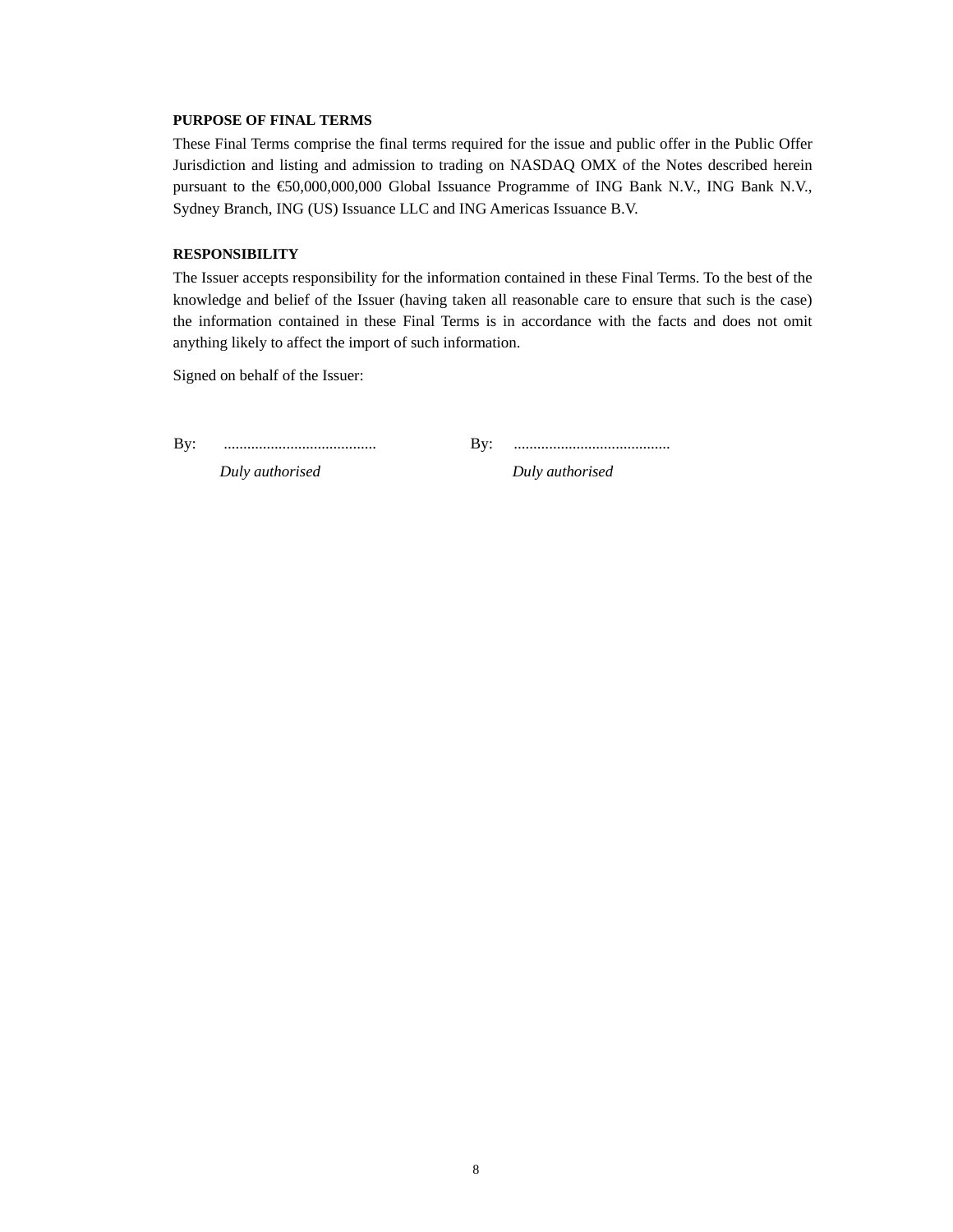#### **PART B – OTHER INFORMATION**

#### **1 LISTING**

| $(i)$ Listing:             | NASDAO OMX                                                                                                                                              |
|----------------------------|---------------------------------------------------------------------------------------------------------------------------------------------------------|
| (ii) Admission to trading: | Application will be made for the Notes to be<br>admitted to trading on NASDAQ OMX with effect<br>from the Issue Date or as soon as possible thereafter. |

## **2 RATINGS**

Ratings: The Notes will not be rated.

## **3 NOTIFICATION**

The Netherlands Authority for Financial Markets has provided the competent authorities in each of Austria, Belgium, Denmark, Finland, France, Germany, Italy, Luxembourg, Norway, Spain and Sweden with a certificate of approval attesting that the Base Prospectus has been drawn up in accordance with the Prospectus Directive. Notwithstanding the foregoing, no offer of Notes to the public may be made in any Relevant Member State which requires the Issuer to undertake any action in addition to the filing of the Final Terms with the Netherlands Authority for the Financial Markets unless and until the Issuer advises such action has been taken.

### **4 INTERESTS OF NATURAL AND LEGAL PERSONS INVOLVED IN THE OFFER**

Save as discussed in "Subscription and Sale" in Chapter 1 of the Base Prospectus in respect of any appointed Dealer, so far as the Issuer is aware, no person involved in the offer of the Notes has an interest material to the offer.

# **5 REASONS FOR THE OFFER, ESTIMATED NET PROCEEDS AND TOTAL EXPENSES**

| (i)  | Reasons for the offer:                                       | See "Use of Proceeds" wording in Chapter 1 of<br>the Base Prospectus |
|------|--------------------------------------------------------------|----------------------------------------------------------------------|
| (ii) | Estimated total expenses related to<br>admission to trading: | Listing costs SEK 1,500                                              |
|      |                                                              | Annual costs SEK 15,000                                              |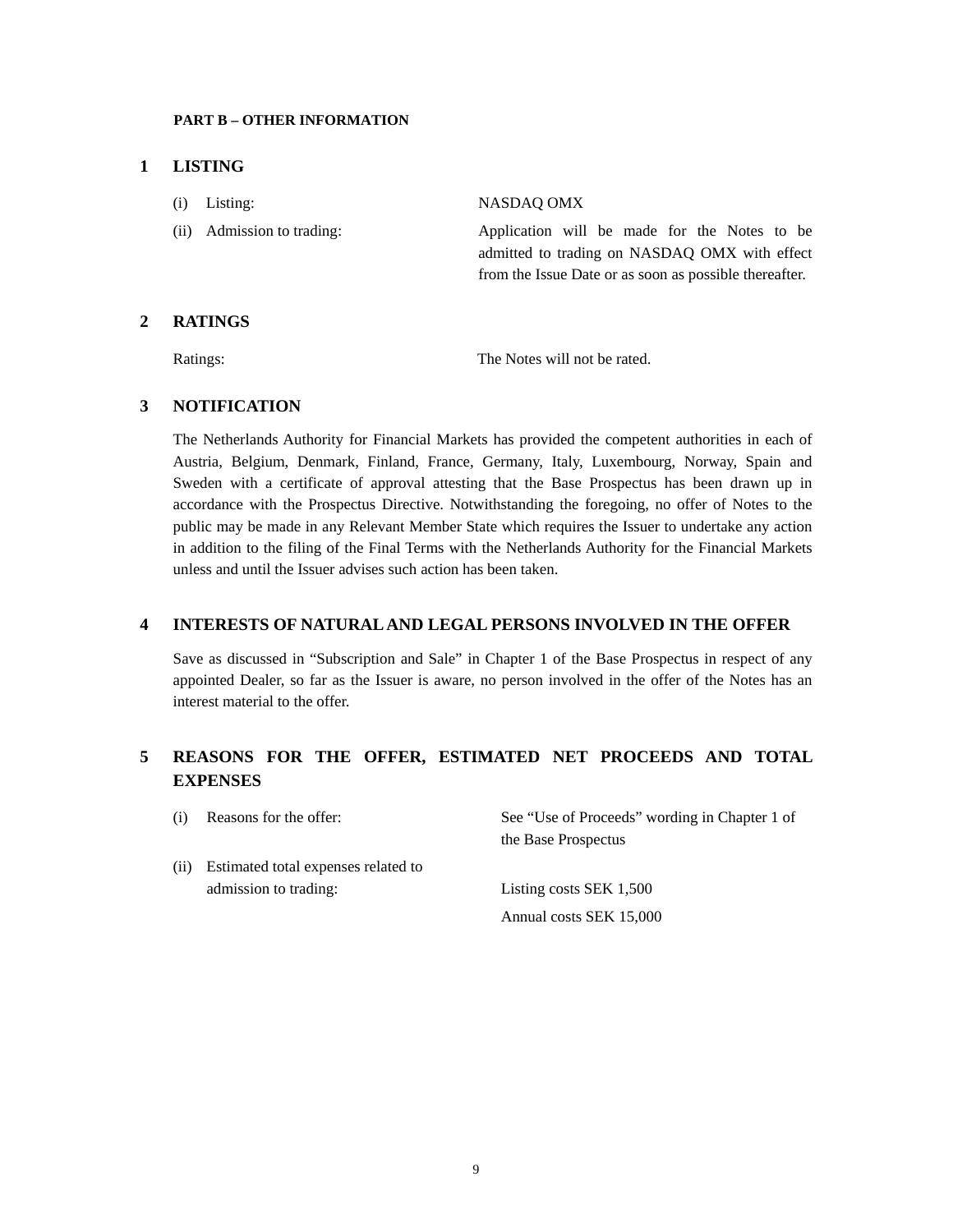#### **6 INFORMATION CONCERNING THE UNDERLYING**

The return on the Notes is linked to the performance of the underlying Indices. The levels of the Indices may go down as well as up throughout the life of the Notes. Fluctuations in the levels of the Indices will affect the value of and return on the Notes. A negative performance of any of the Indices might have an adverse effect on the value of and the return on the Notes.

Details of the past and further performance of the Indices in the Basket and their volatility can be obtained from:

- in respect of  $Index_{(1)}$ , Bloomberg (HSI <Index>) and the website http://www.bloomberg.com/quote/HSI:IND;
- in respect of  $Index_{(2)}$ , Bloomberg (OMX <Index>) and the website https://indexes.nasdaqomx.com/data.aspx?IndexSymbol=OMXS30; and
- in respect of  $Index_{(3)}$ , Bloomberg (SPX <Index>) and the website http://www.standardandpoors.com/indices/sp-500/en/us/?indexId=spusa-500-usduf--p-us-l--.

#### **7 RESULTS OF THE OFFER**

Results of the offer will be published by the Issuer on www.ingmarkets.com following the close of the subscription period (results of the offer are expected to be published on or about the Strike Date, although the Issuer reserves the right to close the subscription period earlier).

#### **8 POST-ISSUANCE INFORMATION**

Post-issuance information in relation to the Notes will be made available on www.ingmarkets.com. There is no assurance that the Issuer will continue to provide such information for the life of the Notes.

## **9 OPERATIONAL INFORMATION**

| (i)  | Intended to be held in a manner which would<br>allow Eurosystem eligibility: | No                                                                   |
|------|------------------------------------------------------------------------------|----------------------------------------------------------------------|
| (ii) | ISIN CODE:                                                                   | SE0005034840                                                         |
|      | (iii) Common Code:                                                           | Not Applicable                                                       |
|      | (iv) Other relevant code:                                                    | Not Applicable                                                       |
| (v)  | Clearing system $(s)$ :                                                      | Euroclear Sweden AB<br><b>Box 191</b><br>101 23 Stockholm<br>Sweden. |
|      | (vi) Delivery:                                                               | Delivery against payment.                                            |
|      | (vii) Names and addresses of additional Paying<br>$Agent(s)$ (if any):       | Not Applicable                                                       |
|      | (viii) Name and address of Calculation Agent (if other<br>than the Issuer):  | Not Applicable                                                       |